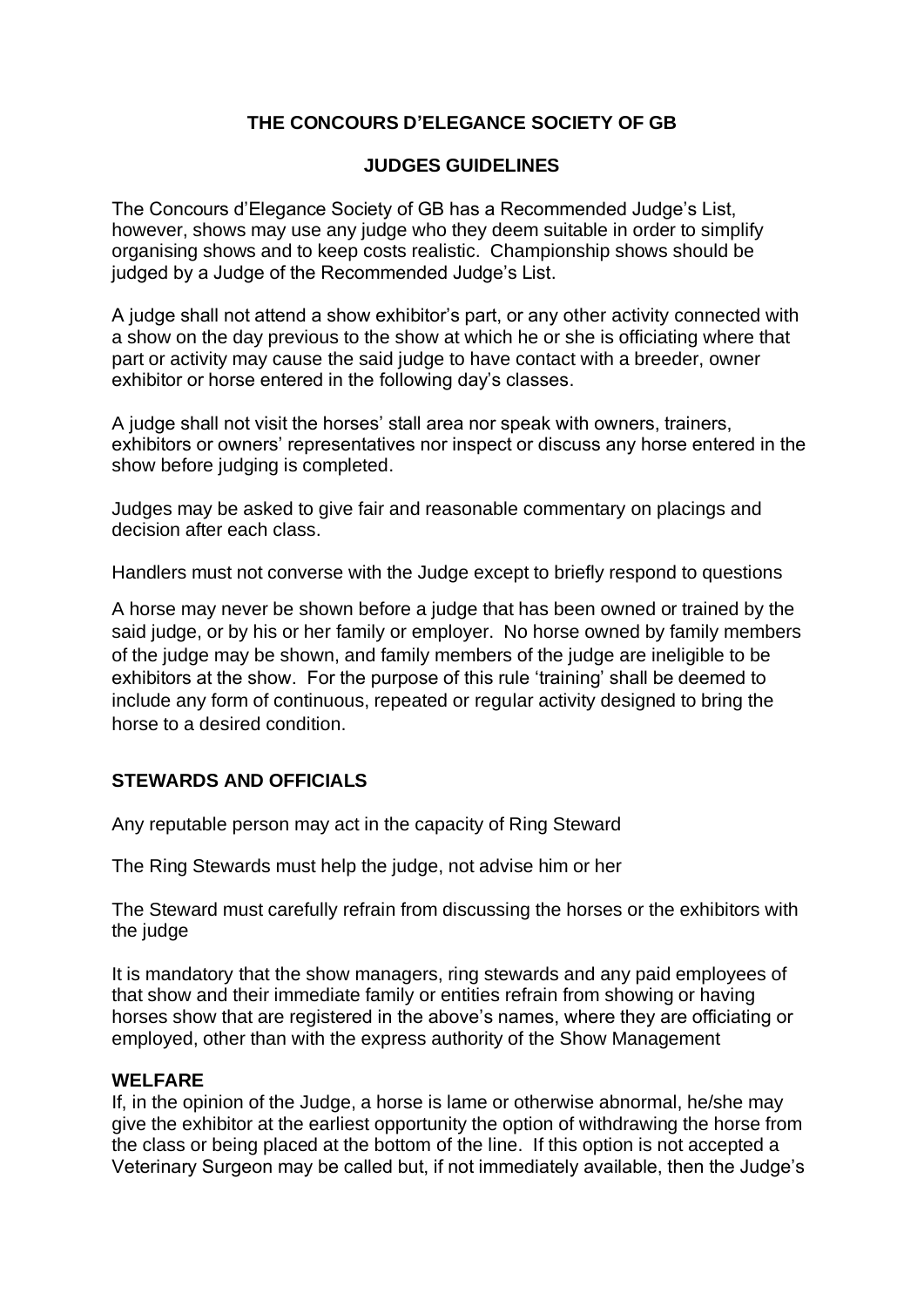decision is final. If the Judge feels that the horse's welfare is being compromised the Judge has a right to ask the exhibitor to leave the ring.

# **CONDUCT**

If an owner or exhibitor acts in an inappropriate or un-sportsmanlike manner at an Affiliated Show, such person may be subject to disciplinary action in accordance with the Society's Articles of Association.

# **COMPLAINTS**

Any other objection or complaint relating to Shows should be made in accordance with the procedure set out in that Show's Rules.

### **PUBLIC LIABILITY INSURANCE**

All exhibitors and riders/handlers are strongly advised to carry their own accident and third party liability insurance cover.

# **DISCLAIMER OF LIABILITY**

The Society, its officials and judges, accept no liability in respect of any horse or its owner, exhibitor, or any other person responsible for it, howsoever arising at a show or other event organized by the Society.

# **EXHIBITOR RING ETIQUETTE**

a) Exhibitors should arrive in the collecting ring in good time for their class.

b) Exhibitors should listen to instructions provided by the Ring Steward or Judge and watch other exhibitors in front of them. When asked to walk/trot a horse out in hand, they should ensure that the horse travels alongside them, not behind. When turning, the horse should always be turned away from and not towards the exhibitor.

c) Exhibitors should at all times be polite to Stewards and Judges, but must never speak to the Judge using his/her name.

d) At no time should the exhibitor try to influence the Steward or Judge by offering information about their exhibit.

e) In Ridden Classes, exhibitors are not usually allowed to enter the ring after the horses have commenced trotting as a class, unless they have the Judge's permission, which will only be given in exceptional circumstances.

f) Once a Judge has commenced judging a class, a horse should not leave the ring without the permission of the Judge.

g) In In-Hand Classes, the handler who enters the ring with the horse should remain throughout the class. Exhibitors are not usually allowed to enter the ring after the